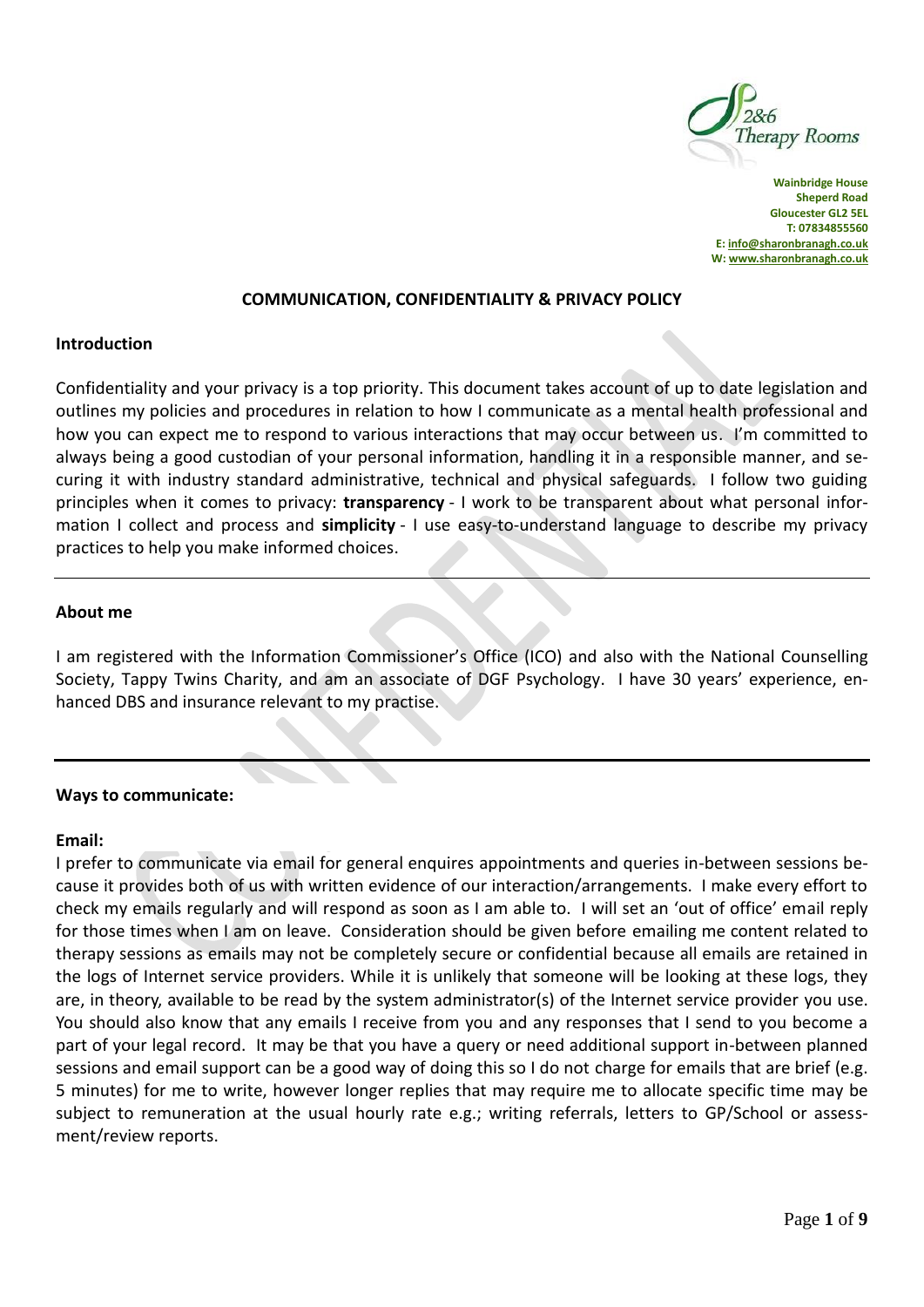## **Phone calls:**

I offer a free 15 min telephone consultation for those making initial enquires or referrals. There may be times when I am unable to answer my phone but if you leave a voicemail, I will return your call at my earliest convenience. (Please note that sometimes voicemail messages can take a while to register). When making phone calls, we should both ensure (where possible) that we are in a safe and private environment with minimal disruptions. In order to observe boundaries between my work and home life, I am the only person that can access my phone which is password protected and has thumbprint recognition. Calls, emails or text messages outside of working hours are answered at my discretion (e.g. I have availability, or because of their urgency).

## **Text messages:**

Communicating a more urgent situation (e.g. to let me know you are unwell and cannot make it) is better done by text as this is likely to reach me quicker than a voicemail or email. Texts may also be useful if there is a need for me/you to briefly 'check in' with each other between sessions if that's agreed as part of the therapeutic support service. Please note that the written word in texts (and emails) can easily be misconstrued so it's important that we both make sure we understand each other's viewpoint / seek clarification to avoid any misleading and avoid using shortened phrases to avoid misunderstandings e.g.: LOL could mean laugh out loud or to some people in intimate relationships, lots of love!

# **Communicating with Children and Young people**

For children under 13 years old, I need specific consent from whoever holds parental responsibility for the child in order to communicate with them directly by phone, email, text, online. Because under 18's will not have the legal contract for phones/ISP, parent/guardians will need to consent to share their email addresses and phone number in case I need to contact them if I lose connection with the young person or if there is emergency. I will need an understanding of who owns the contract for the device the child/young person is using and assurances that the young person can communicate confidentially (i.e.; parents are not checking content) due to Gillick/Fraser competencies which apply to children aged 13 upwards.

### **Using social media to contact me**

I realise in today's society that social media is a quick and easy way to contact people and if this is the only means by which you can contact me then please let me know and we can discuss/agree how we can both make this a safe/secure experience.

# **'Friending'**

I can only be in one relationship with you; either I am your therapist or your friend (although I like to think of myself as a friendly therapist!). For that reason, I will not accept friend requests from current clients on any social networking site (e.g. Facebook). I believe that adding current clients as friends or contacts on these sites can compromise confidentiality and respective privacy. It may also blur the boundaries of our therapeutic relationship whilst we are working together. I believe casual viewing of clients' online content outside of the serviced provided can create confusion in regard to whether it's being done as a part of your treatment or to satisfy my personal curiosity. In addition, viewing your online activities without your consent and without our explicit arrangement towards a specific purpose could potentially have a negative influence on our working relationship. If there are things from your online life that you wish to share with me, please bring them into our sessions where we can view and explore them together, during the session. I do however see value in 'keeping in touch' with people after the therapeutic relationship has ended and I realise that social media may be a way to do this, therefore after a period of time that our professional relationship has ended, it might be mutually agreeable to use social media. Be assured that I will not disclose to anyone how I came to know you. If we become professionally involved again, then this 'friend status' will be removed.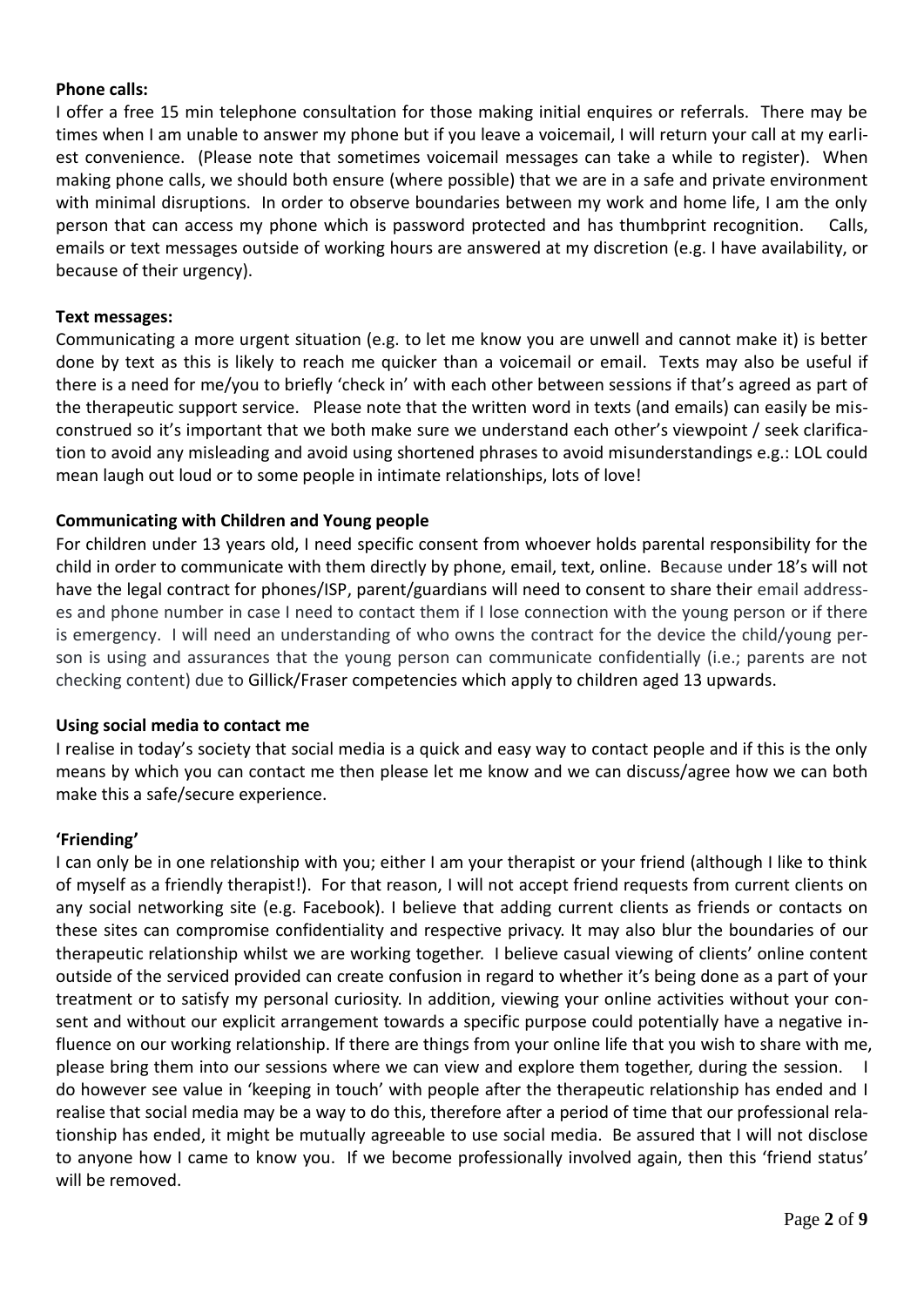# **'Conflict of interest'**

It may be that you have been recommended to me by a friend/family member or it might come to our attention that we might know someone in mine or your family or friend / social network. If this becomes apparent, we will need to discuss if this would affect me providing a service if this might affect our therapeutic relationship e.g.: how we will manage confidentiality issues. If you believe that there might be a conflict of interest, then we can discuss this and possibly consider referral to another professional.

## **'Fanning / Liking'**

As of 29.3.20, I deleted my business Facebook Page after concluding that the potential risks of maintaining such a page outweigh any potential gains. If during the course of our therapeutic engagement you ask me to 'fan or like' one of your own pages, I will decline for boundary/privacy reasons.

#### **Use of search engines**

It is not a regular part of my practice to search for clients on Google or Facebook or other search engines. Extremely rare exceptions may be made during times of crisis e.g. If I have a reason to suspect that you are in danger and you have not been in touch with me via our usual means (coming to appointments, phone, or email) there might be an instance in which using a search engine (to find you, find someone close to you, or to check on your recent status updates) becomes necessary as part of ensuring your welfare. These are unusual situations and if I ever resort to such means, I will fully document it and discuss it with you when we next meet.

#### **Business Review Sites**

You may find my practice on sites such as Google, Yahoo, Bing, or other places which list businesses. Some of these sites include forums in which users rate their providers and add reviews. Many of these sites comb search engines for business listings and automatically add listings regardless of whether the business has added itself to the site. If you should find my listing on any of these sites, please know that my listing is not a request for a testimonial, rating, or endorsement from you as my client. Of course, you have a right to express yourself on any site you wish. But due to confidentiality, I cannot respond to any review on any of these sites whether it is positive or negative. I urge you to take your own privacy as seriously as I take my commitment of confidentiality to you. You should also be aware that if you are using these sites to communicate indirectly with me about your feelings about our work, there is a good possibility that I may never see it. If we are working together, I hope that you will bring your feelings and reactions to our work directly into the therapy process. This can be an important part of therapy, even if you decide we are not a good fit. None of this is meant to keep you from sharing that you are in therapy with me wherever and with whomever you like. Confidentiality means that I cannot tell people that you are my client, however you are free to tell anyone that I'm your therapist or how you feel about the treatment I provided to you, in any forum of your choosing. If you do choose to write something on a business review site, I hope you will keep in mind that you may be sharing personally revealing information in a public forum do I'd urge you to create a pseudonym that is not linked to your regular email address or friend networks for your own privacy and protection.

### **Location-Based Services**

If you use location-based services on your mobile phone, you may wish to be aware of the privacy issues related to using these services. I do not place my office as a check-in location on various sites however; the therapy rooms and schools I visit may do. If you have GPS tracking enabled on your device, it is possible that others may surmise that you are a therapy client due to regular check-ins at my office or the therapy rooms on a regular basis. Please be aware of this risk if you are intentionally "checking in" or if you have a passive LBS app enabled on your phone.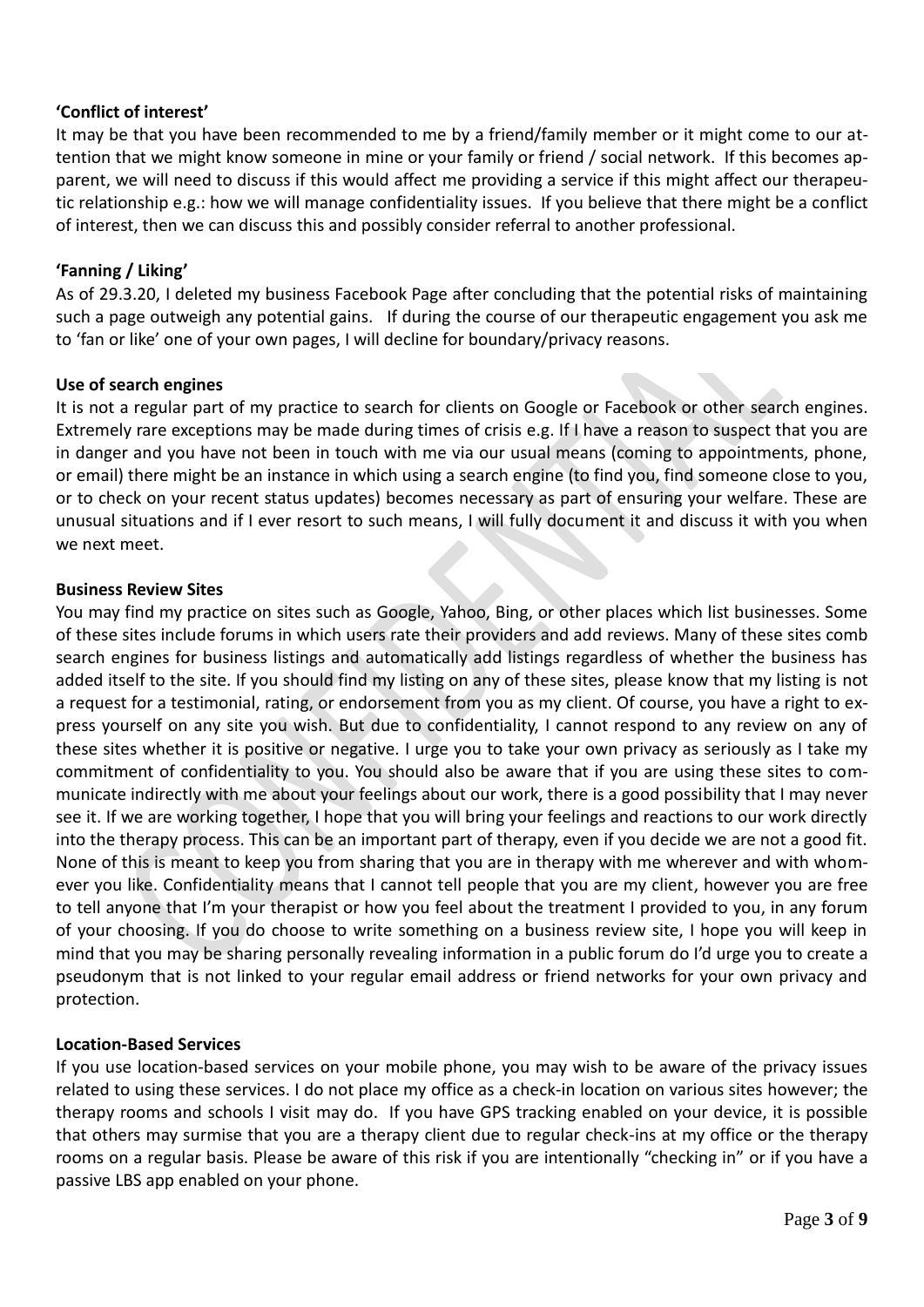## **Professional Etiquette**

Although I like to think I am a 'down to earth person', I am also professional and will keep boundaries and a professional etiquette at all times and I would ask that you do the same. This is important because it creates a mutually respectful atmosphere. Should you write/text/say anything that is deemed as inappropriate, then I might not respond until I have decided the right course of action to address this situation (and I may need to discuss it with my supervisor or even the police if there is a serious threat). If you ever feel that I have not communicated in an appropriate manner then please talk to me about it and of course you have the right to complain, should you wish to.

# **Confidentiality**

The content of sessions and service provision is private and confidential due to client/therapist privilege. Confidentiality is considered to be one of the foundations of the therapeutic relationship. Clients may share / disclose personal information with a therapist and they will feel more confident to do this if they are reassured that their personal information will be discussed and recorded in confidence. There are ethical and legal frameworks about the protection of sensitive information and there are also legal and ethical frameworks for the protection of the public and individuals. There may be occasions when there is a perceived conflict between the professional and moral duty of confidentiality and the need to disclose information that is considered to be in the public interest or individual protection. Legal rights to confidentiality are enforceable by legal orders e.g. injunctions or actions for breach of contract, damages, orders for compensation. Common law (decisions made by the courts) impose a duty of confidentiality where information is disclosed in confidence or in circumstances where a reasonable person ought to know that the information ought to be confidential. Statutory provisions (e.g. GDPR, Human Rights Act)**.** Contracts between therapist and client are enforceable by a complaints procedure and investigation process, and in the case of actions by public bodies, possibly legal action for judicial review of administrative or other actions challenged. (For someone with a complaint about an issue relating to confidentiality, these procedures often involve less financial risk than court proceedings.) On the outset of therapy it is my responsibility to explain to you (the client) and ensure you understand about confidentiality: To know the extent and limitations of the confidentiality, to be told the circumstances in which I may breach confidentiality. During your contact with me, I will not share your information with any third parties unless:

- 1. You have consented for me to share information (for example by gaining your permission before contacting your GP)
- 2. It is required for the management of your case (e.g. seeking guidance from my supervisor)
- 3. It is as part of my duty to protect a child, a vulnerable adult, yourself or the public under safeguarding and prevent duties
- 4. For the prevention and detection of a crime or to protect the rights, property or safety of regulatory bodies or any third parties (e.g. assessment of tax fraud)
- 5. I transfer my rights and duties to provide services to another therapist or organisation
- 6. I am required to do so by a relevant regulatory authority e.g. I may need to share information during an inspection or audit by NCS or HMRC. This would only be in accordance with their policies and procedures and only specific information would be shared on a need to know basis e.g. avoiding any identifiable or sensitive information.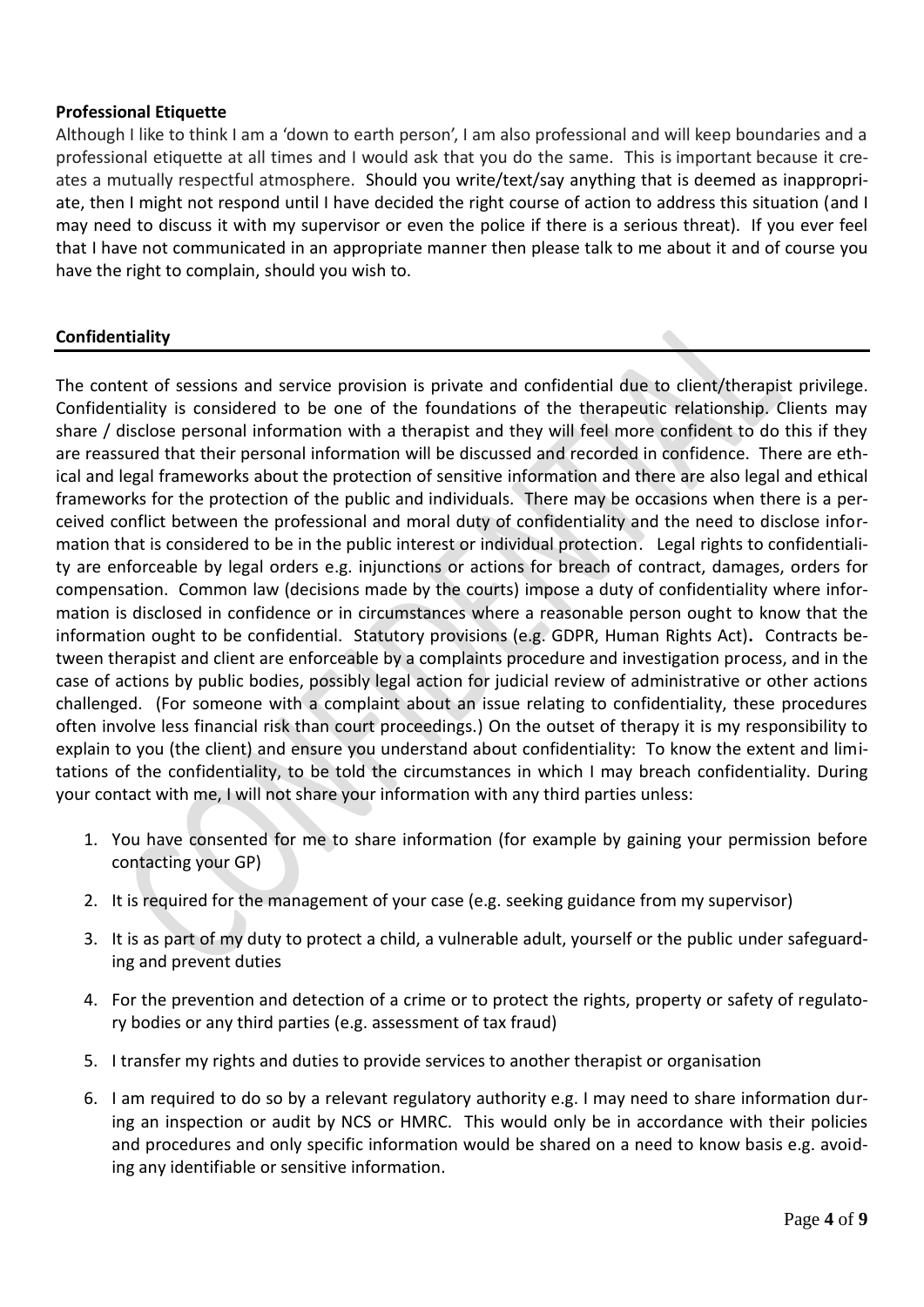- 7. In the unlikely event, I am diagnosed with a contagious medical condition (e.g. COVID-19) the Government allow the NHS to request a list of people I have come in contact with. In such circumstances I would have to inform the NHS of my contact with you. I will of course let you know.
- 8. Living Will **–** If for any reason I am unable to continue my practice (e.g. ill health or death), I have made arrangements with my clinical supervisor (DGF Psychology) to contact you by email to inform you / provide support / make alternative arrangements.
- **9.** The police may request access to records under Schedule 2 Part 1 Paragraph 2 of the Data Protection Act 2018 and GDPR Article 6(1) (d). If the public interest and safety out-weighs the duty of confidentiality; this is likely to involve crimes of a very serious nature or where a serious offence is being investigated. If information relating to terrorism has been acquired or the provisions of Section 172 of the Road Traffic Act 1988 apply (your name and address must be given). Where the investigation concerns offences involving motor vehicles I will be required to provide the Police with your name/occupant/driver demographic details. Under Section 168 (2) (b) of the 1972 Road Traffic Act any person I must give information that may lead to the identification of the driver of a vehicle, where the driver is alleged to have committed an offence under the Act. It should be noted that the information is restricted only to enable an identification of the driver and no other information will be given. (Hunter-v-Mann 1974). The Police will not be permitted to examine any notes or information kept unless a written request has been received and the release of information is for the prevention and detection of crime and is a life or death matter and the decision has been made that its release is 'in the public interest and safety' then the appropriate information must be released. The Police can therefore over-ride the duty of confidentiality. I.e. there is sufficient public interest justification to release it.
- **10.** Mental capacity is a legal concept of a person's ability to make rational, informed decisions. It is presumed in law that adults and children over the age of sixteen have the mental capacity and legal power to give or withhold consent in medical and health care matters. Because I work with children and young people (less than 18yrs) I need to have valid consent to enter into the therapeutic contract from someone with 'Parental responsibility' which is the legal basis for making decisions about a child (including consent for medical or therapeutic treatment). Responding appropriately to clients who may be at risk of suicidal or serious self-harm creates one of the most challenging situations encountered by counsellors/practitioners. As there is no general duty to rescue in British law, I need to be explicit about reserving the power to breach confidentiality for a suicidal adult client. To do so without explicit agreement may constitute an actionable breach of confidence, however, I also have a duty of care. If an adult I am working with is likely to harm him/her or others who will not give consent for referral then I must carefully consider the ethics of going against their known wishes and also the possible consequences for them of either referral or non-referral. Ideally if this kind of behaviour is already known, I will discuss a safety plan and agree that we use this. Should I ever need to breach confidentiality/consent I will consider and discuss with my supervisor the following issues:
	- What has the client given me permission to do?
	- Does that permission include referral?
	- If I refer, what is likely to happen?
	- If I do not refer, what is likely to happen?
	- Do the likely consequences of non-referral include serious harm to the client or others?
	- Are the likely consequences preventable?
	- Is there anything I (or anyone else) can do to prevent serious harm?
	- What steps would need to be taken?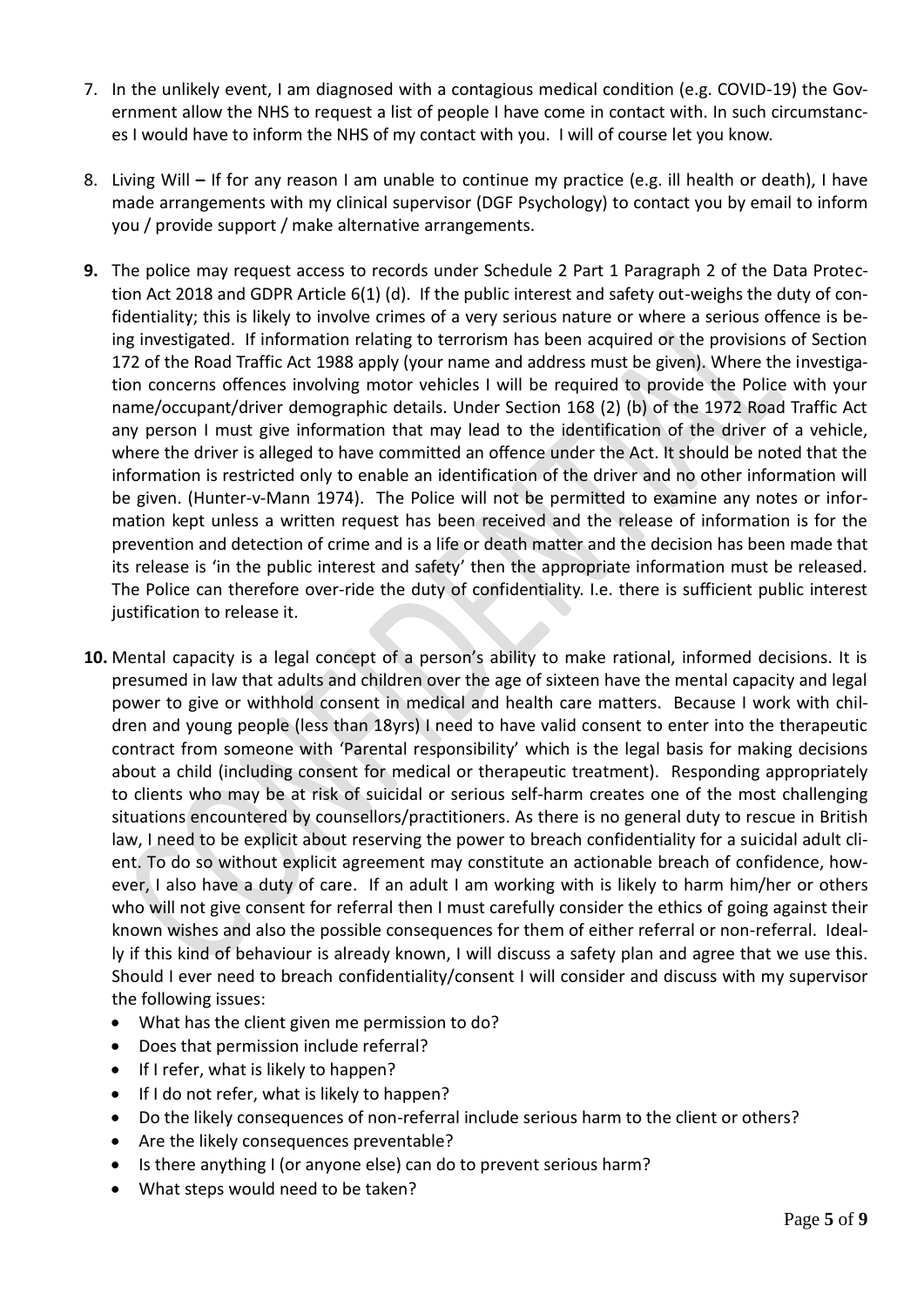- How could the client be helped to accept the proposed action?
- Does my client have the mental capacity to give explicit informed consent at this moment in time?
- If the client does not have mental capacity, then what are my professional responsibilities to the client and in the public interest?
- If the client has mental capacity, but does no consent to my proposed action (e.g. referral to a GP), what is my legal situation if I go ahead and do it anyway?

**Please be reassured that if I am required to disclose any information about you, then only the minimum, or relevant, information, to satisfy the request will be given**

### **How I use your information - Storage and management of personal information**

My principal data management system is Google and WIX system which is maintained and developed by a third party processor. This system enables me to efficiently store any information about my clients, former clients and other stakeholders in a way that ensures adequate security and only allows me to access personal information. It also simplifies my responsibilities for data retention and subject access requests.

#### **Visitors to my website**

When someone visits my Website I use a third party service, Google Analytics, to collect standard internet log information and details of visitor behaviour patterns. I do this to find out things such as the number of visitors to the various parts of the site. This information is only processed in a way that does not identify anyone. I do not make, and do not allow Google to make, any attempt to find out the identities of those visiting my Website. I use Google Analytics so that I can continually improve my service to you; I also use WIX as the content management system for my website (you can read more about that on their respective websites). Like most websites I use cookies to help the site work more efficiently. No user-specific data is collected by me or any third party. If you fill in a form on my website, that data will be temporarily stored on the host before being sent to me for example.

### **Clients and former clients**

The legal basis I have used with former and for processing existing or new clients' personal information is a combination of factual information supplied from the client, alongside any notes I might make in connection with assessments and within sessions. I carefully safeguard the information I hold about clients and keep notes taken to a minimum. The information may also come from clients' interactions with me, for example, through text/email, website usage or surveys. It may include, for example, contact details, interests or guidance documents downloaded from my website.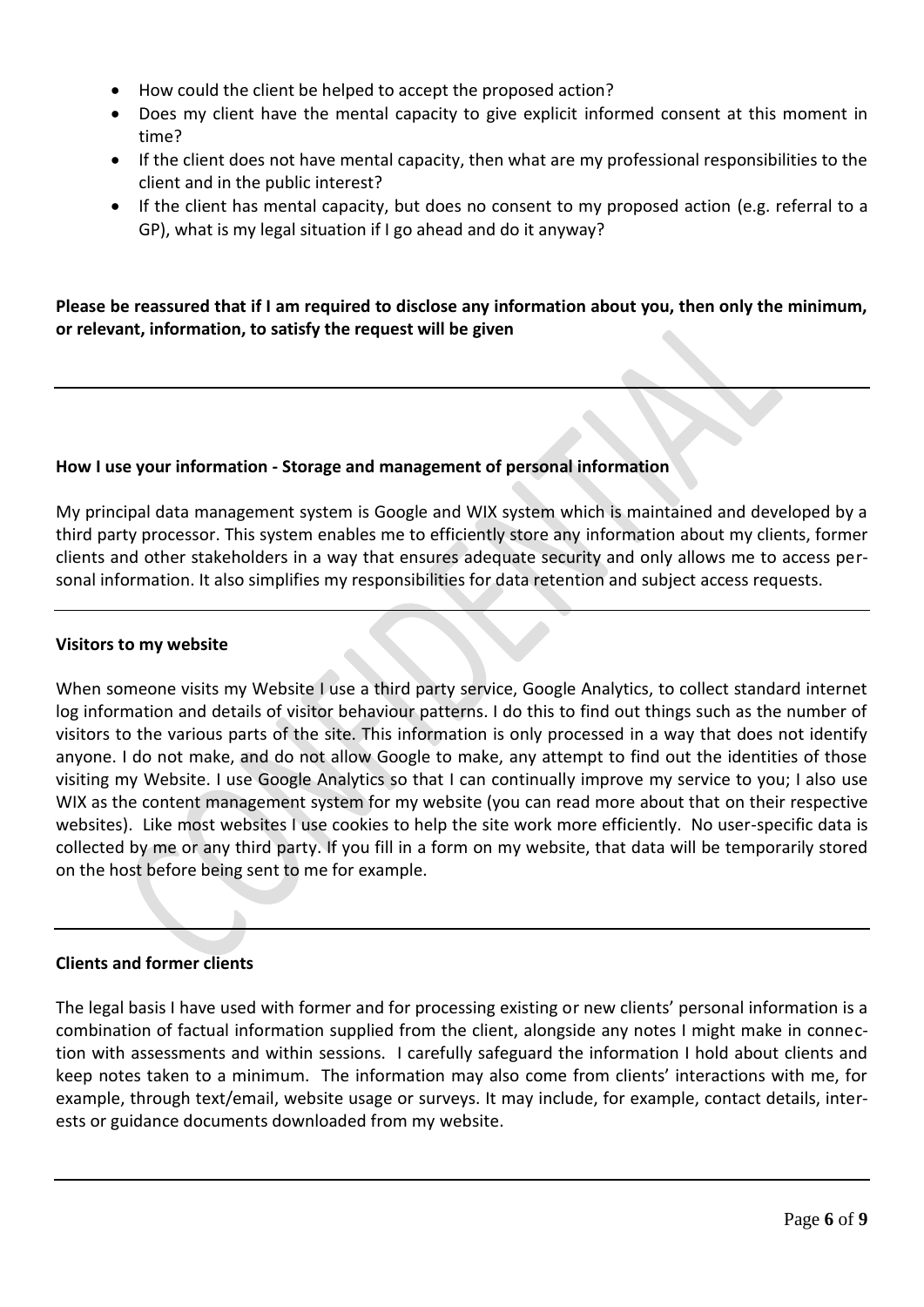### **What the information is used for**

I collect this information to provide services and to inform them of my development of new and improved services to continue to meet my clients' needs. I may also make a record of any communications with clients (e.g. notes from a phone call) and this may be done to help me remember what we have talked about or to note important information that might be given to me. I may also share some information with my supervisor for the purpose of obtaining advice, guidance or support and / or to improve my services and for training and quality purposes. I may send messages by post, telephone, text, email or other digital methods. These messages may be: to arrange appointments, provide brief support between appointments, to meet my obligations, for example to review outcomes, to keep you informed about the features and benefits of any other services available to you that may be of interest and I will never pass on your information to a third party to use in their own direct marketing without your consent.

#### **Clients of the public who make enquiries**

I may take a few basic notes from people who may general enquiries or if I was to provide a 15 min free telephone consultation in order to help me assess and recommend next steps. If an enquiry requires me to take personal data I will explain this at the time e.g. 'would you like me to have your email address so I can send you some information'. I do not record phone calls or sessions (audio / video) unless express permission has been granted. I retain emailed queries from the general public for a maximum of seven years as required by insurance.

### **Clients and non-clients who attend my training / workshops / events**

If you attend one of my events I will hold the information I need in order to deliver this service. My legal basis for holding your data will be a combination of contract and legitimate interest. There may be occasions where it might be beneficial for me to record your session. If this is the case, I will discuss the reasons with you beforehand and obtain your consent. If you attend an event or take part in a promotional activity, I may ask to take your photograph or film you. Any images I hold, whether in still photographs or video, may be covered by the definition of personal data in the GDPR. I will need your consent in order to take and use these images fairly and lawfully and ask you to complete a [consent](https://www.bacp.co.uk/media/2146/bacp-filming-photography-consent-form.docx) form if I use these for an online video library, publicity and marketing materials, including use on my Website. Filming will primarily focus on the speakers and their presentations; however, it may include some shots of the audience. By attending these events you are deemed to have consented to your inclusion in these recordings. If you don't want to be included in any recording it is your responsibility to tell the cameraman at the event before filming starts. I may use third party processors to help me deliver successful events. I use a wide range of venues, mostly therapy rooms or training venues. I ensure that I have appropriate data protection agreements with all of them.

### **People who visit my office / therapy rooms / training venues**

Some venues that I use may have closed circuit TV for the prevention and protection of those using the facility. Clients may be required to sign in for fire safety reasons. The venue will have their own policies and procedures in relation to this and you can access these by asking at their reception desk. I do not have any CCTV or recording devises at my office.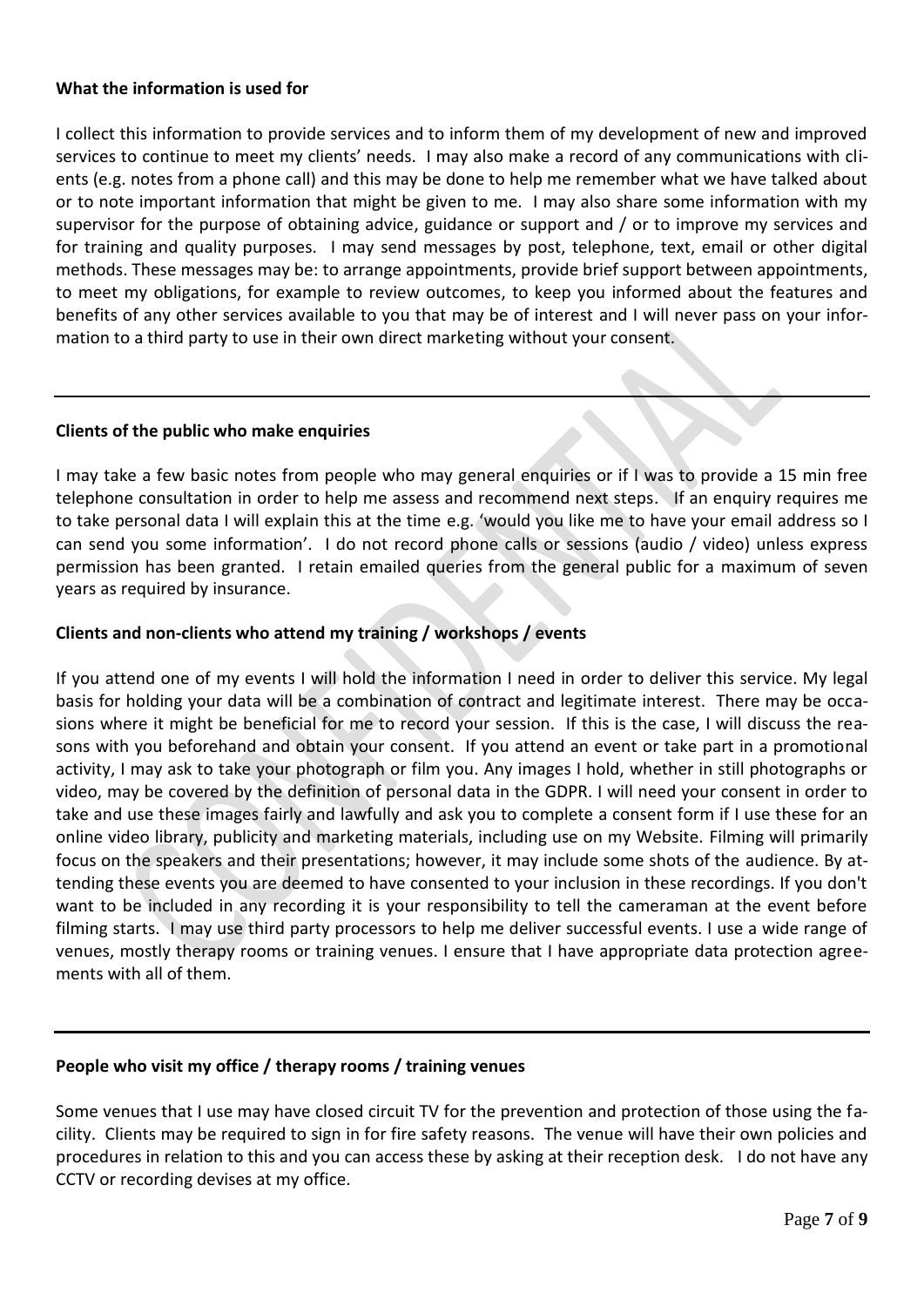# **People who might take part in surveys or sign up to newsletters**

I may use third party processors for both my internal and external surveys and if so, will only collect minimal personal data in surveys - generally only IP address and email address so that I can keep in touch. I will only keep information only for the duration of the survey campaign. If you sign up to a newsletter then I will use a third party to keep your data, to distribute the newsletter and to keep track of open rates and other standard media measures. And, I will only keep your email and name and will renew your consent frequently.

# **Information retention**

By engaging with my services, you grant me permission to process personal data which you have provided. I will keep records for audit and insurance purpose reasons for seven years, I'll also keep records of qualifications, complaints and adjudications for seven years. The basic records of a client's name will be kept indefinitely in case ex-clients wish to re-engage my services. All data is kept securely. Paper records are kept in locked cabinets and then archived in a secure facility. Computer records are securely filled and password protected twice. When you make a payment for my services online, I use a third party processor to manage the process e.g. internet banking or PayPal.

# **Your rights**

Under the General Data Protection Regulation (GDPR) you have rights as an individual data subject which you can exercise in relation to the information I hold about you. You can read more about these rights on the<https://ico.org.uk/your-data-matters/>

### **Access to your personal information**

I will be as open as I can in terms of giving people access to their personal information. Clients can find out if I hold any personal information about them by making a 'subject access request' under GDPR. If I do hold information about you I will: give you a description of it, tell you why I am holding it, tell you who it could be disclosed to and let you have a copy of the information in an intelligible form. To request any personal information I may hold, you must put your request in writing and send it via email to: [in](mailto:info@sharonbranagh.co.uk)[fo@sharonbranagh.co.uk.](mailto:info@sharonbranagh.co.uk) If you agree, I'll try to deal with your request informally, for example by providing you with the specific information you need over the telephone. You can ask me to correct any mistakes in any information I hold.

# **Right to be forgotten**

You have the right to ask me to erase any information that I hold about you. This includes your personal information that is no longer relevant to original purposes, or if you wish to withdraw from the service. In all cases and when considering such requests, these rights are obligatory unless it's information that I have a legal obligation to retain.